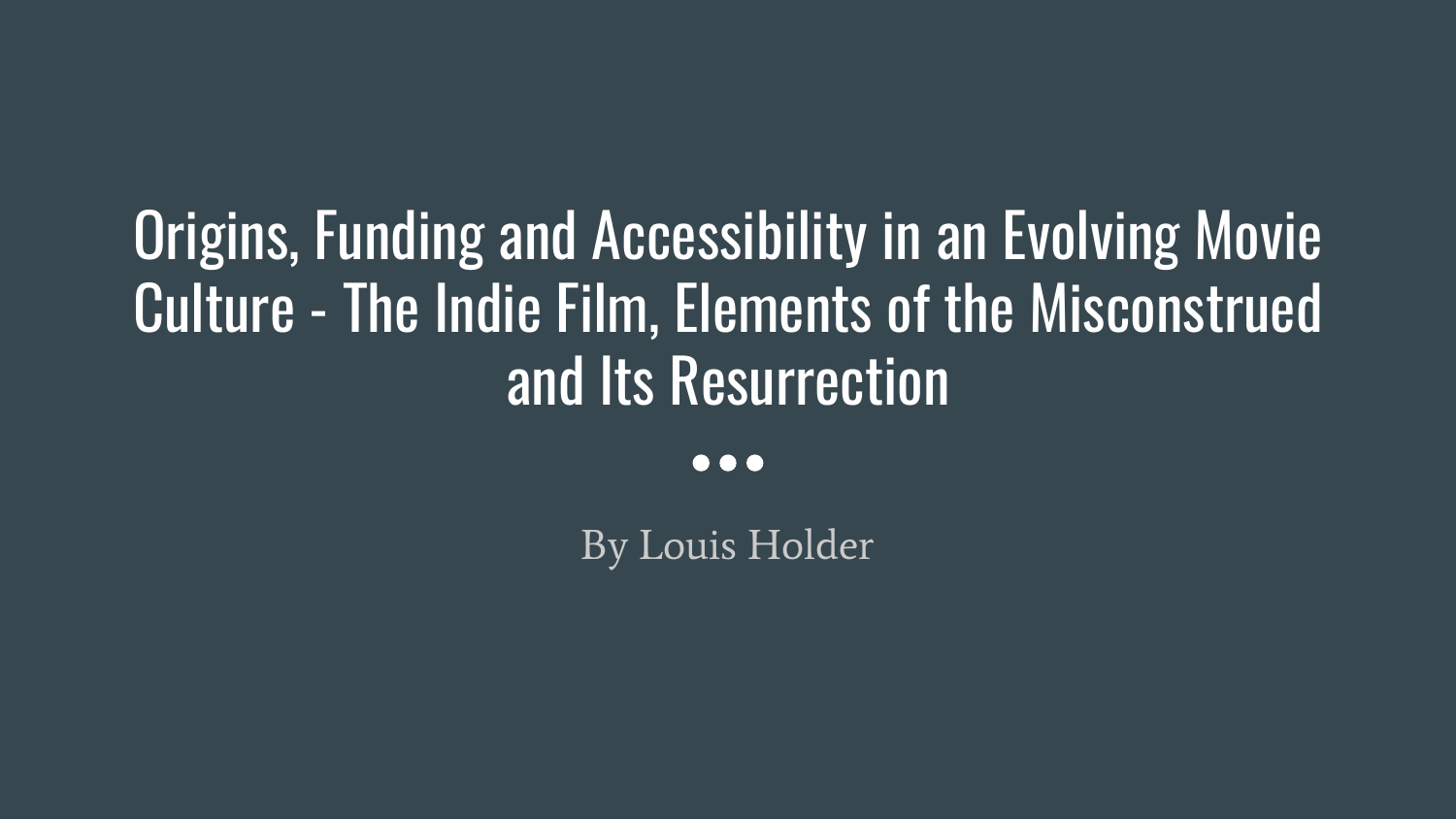# What defines 'Indie Film' or 'The Indie Film'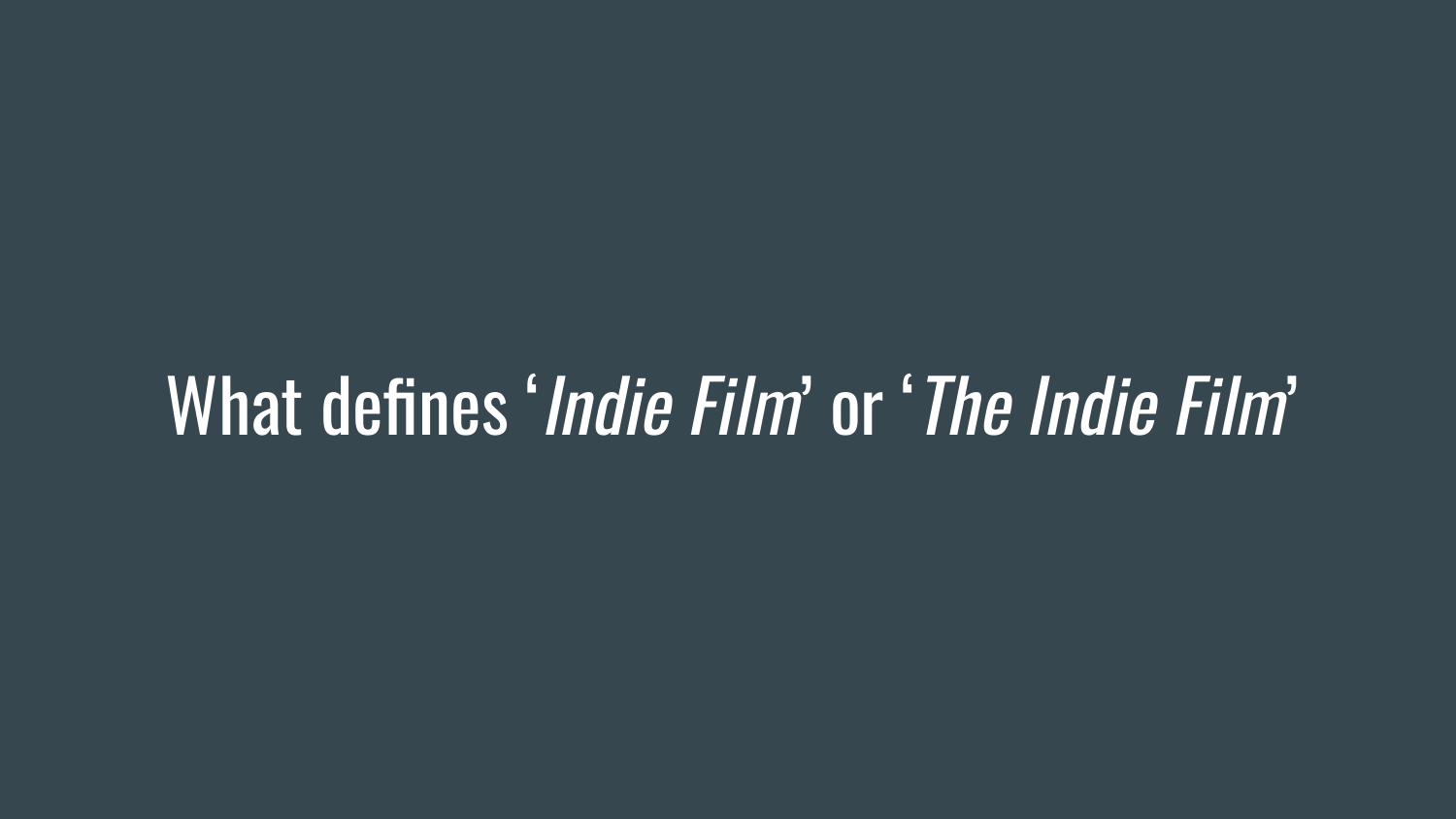#### **Introduction**

Before I begin, I'd like to make it clear that this is an expansive topic - which stretches far beyond any reasonable measure this Presentation can cover. I intend to narrow down my choices as I research into the broadness of this area first although there are a few favourable avenues I'd like to investigate which include:

- Systematic/Political/Institutional Factors Studio Conglomeration System, rise of the American Minor Studios in the 80s and 90s.
- Online Content Generation (Vimeo Creators etc)

All of these avenues are prospective ways I could narrow my research to act as the spine of my main criticism of 'indie film' as a way of stating an 'independent film' but is used in a genre sense and how both have evolved. Even posing the question; has 'independent film' ever existed?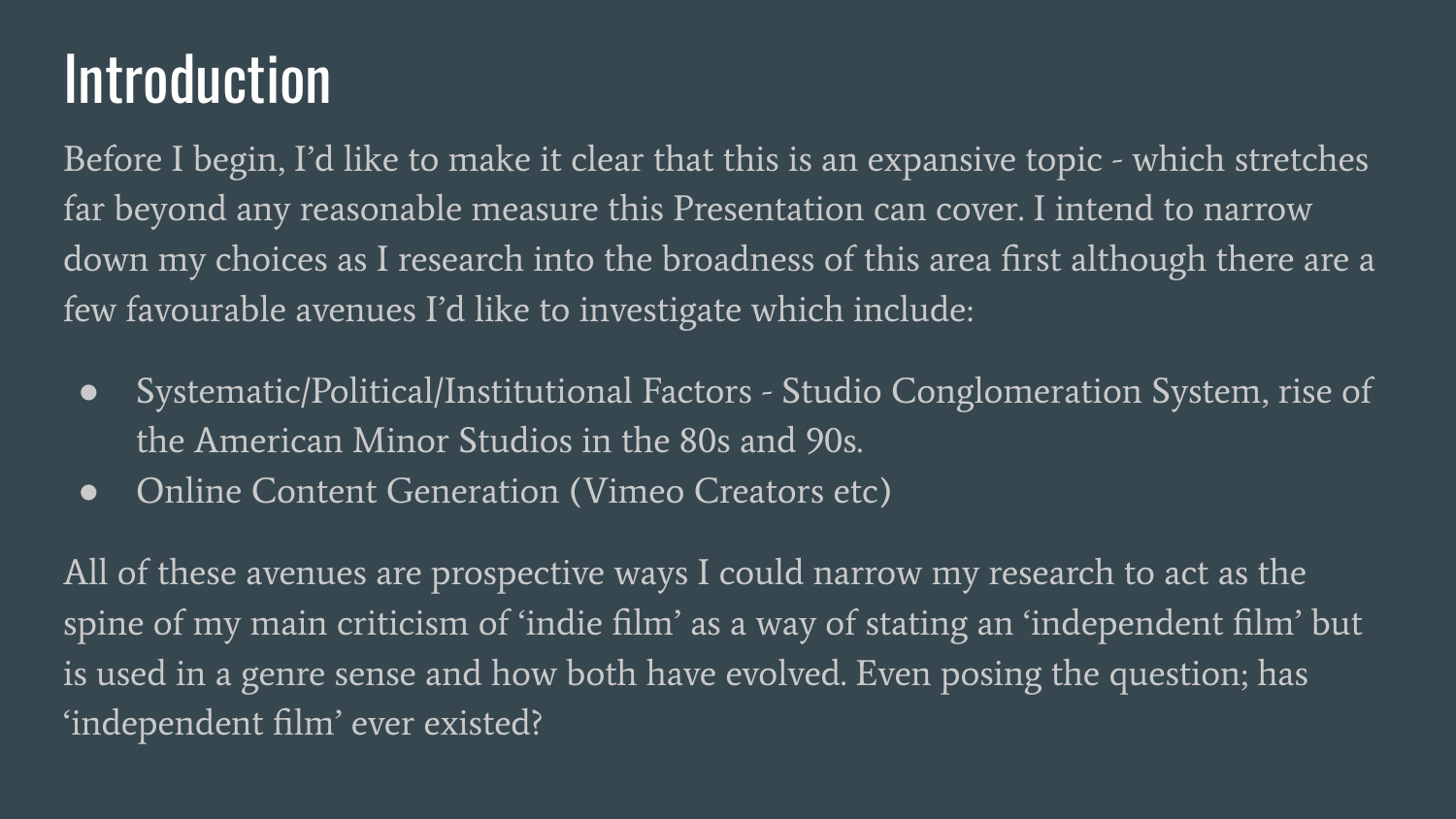#### What defines 'Indie Film'

There are Indie Films and there is Indie Film.

Thinking of the superficial values that come with these terms… Ultimately, Distributors (who represent different audience niches/mass markets), who in turn represent Audiences, care about Superficiality

Indie Films - Coming-of-age films, sweeping romantic perspectives of American/European frontiers, towns, lifestyles, and the people, loose plot, usually a drama (but can also be an Action, Horror, and the common one - Romantic/Comedy, The term is easy to manipulate into any genre to form a hybrid but harder to contextualise when considering the values therein (i.e studio involvement, production value, genre value - is it still 'small-town, big-heart'...

Indie Film - when phrased like this - short for independent film. What is the independent film landscape of today and how has it been shaped through Film History? Large effectors include the rise of Home Video/VHS markets - democratising the medium to people with access to lower budgets + Crowdfunding / HD Video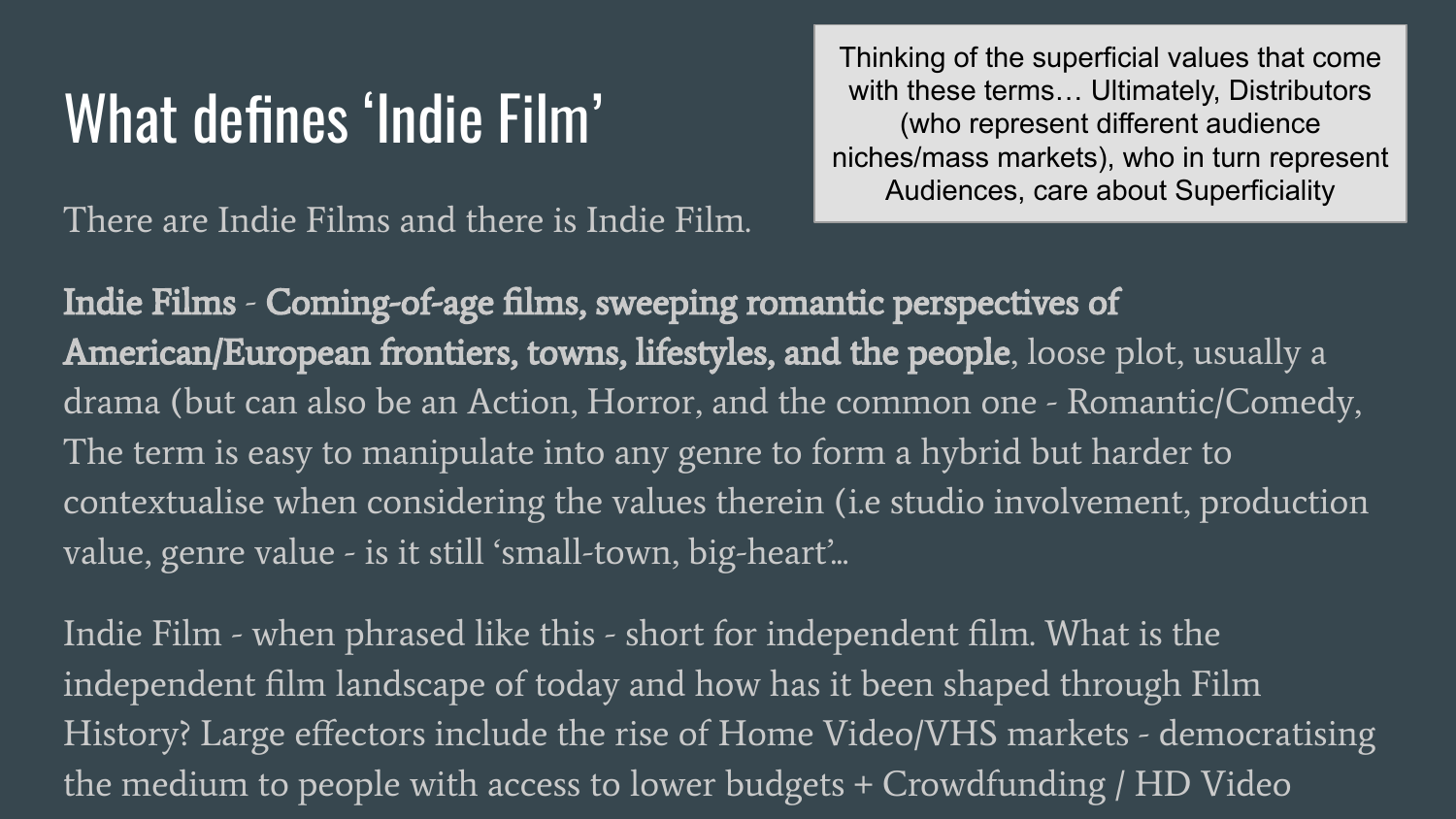### The Factors in Defining 'Indie Film'

The key thing to note about 'Indie Film', what makes it indie is a reflection on the Society at the time. It is a contemporary alternative to what is considered to be mainstream/commercial (i.e Transformers, Fast & The Furious, Marvel Films etc… Indie Film is also a genre in itself; here the aim is not to confuse it as such and treat this as 'Independent Film':

- Audience
- Genre
- How it came to production/fruition
- Themes/Storyline > Production Value/Scale

All of these elements informed by a variety of systematic, political and institutional factors too!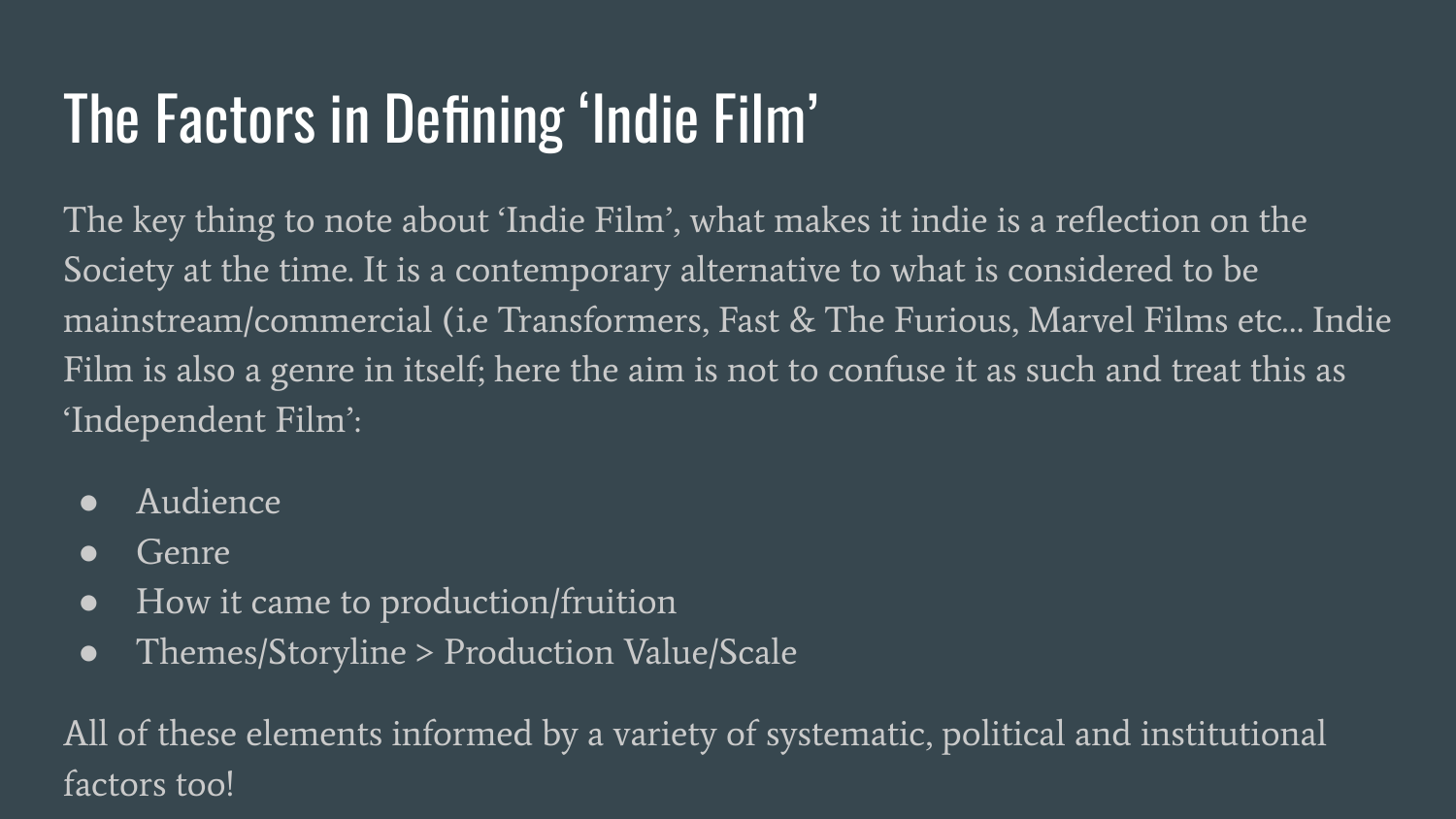# Where is the Grey Zone?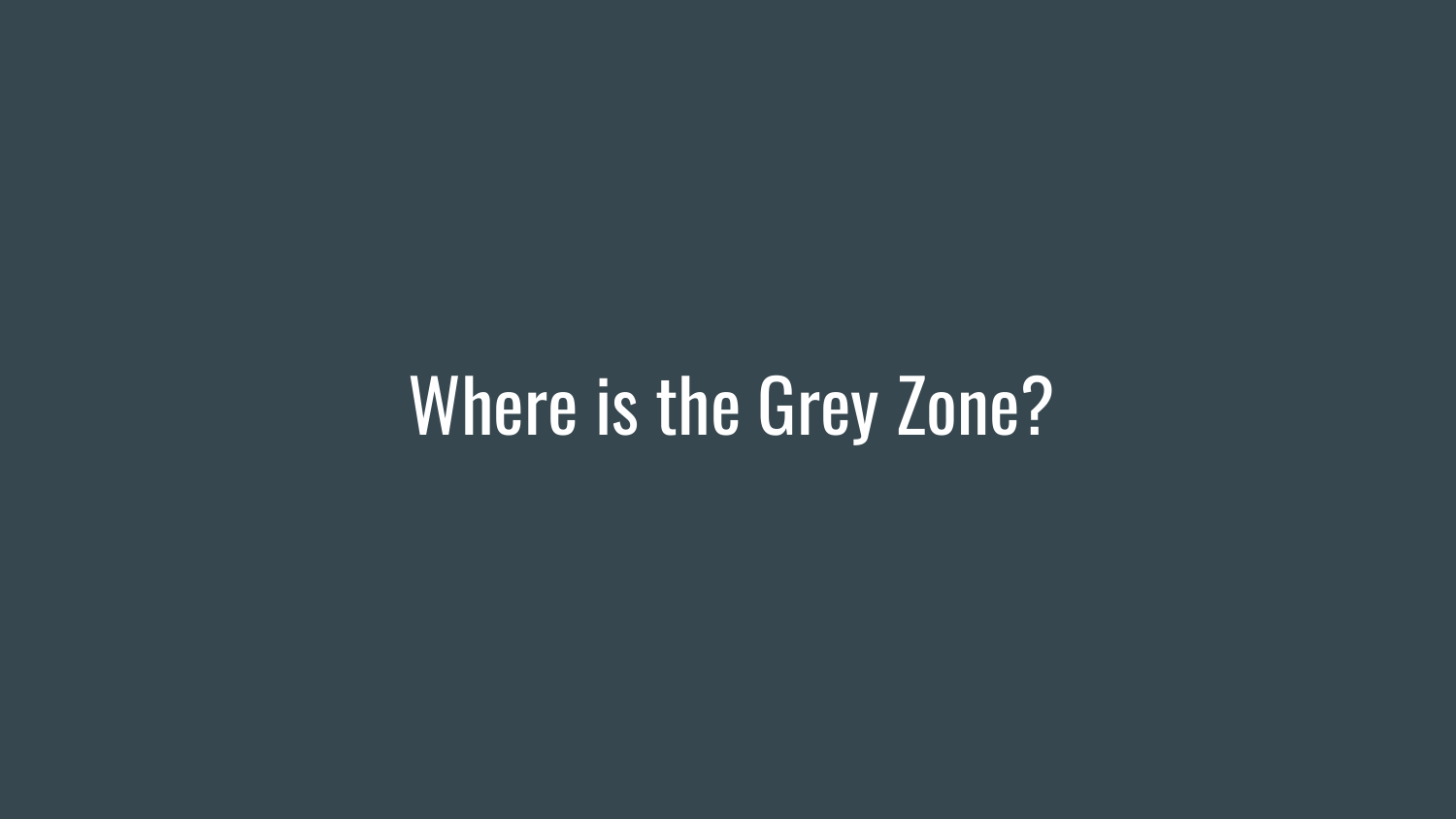# Where is the Grey Zone?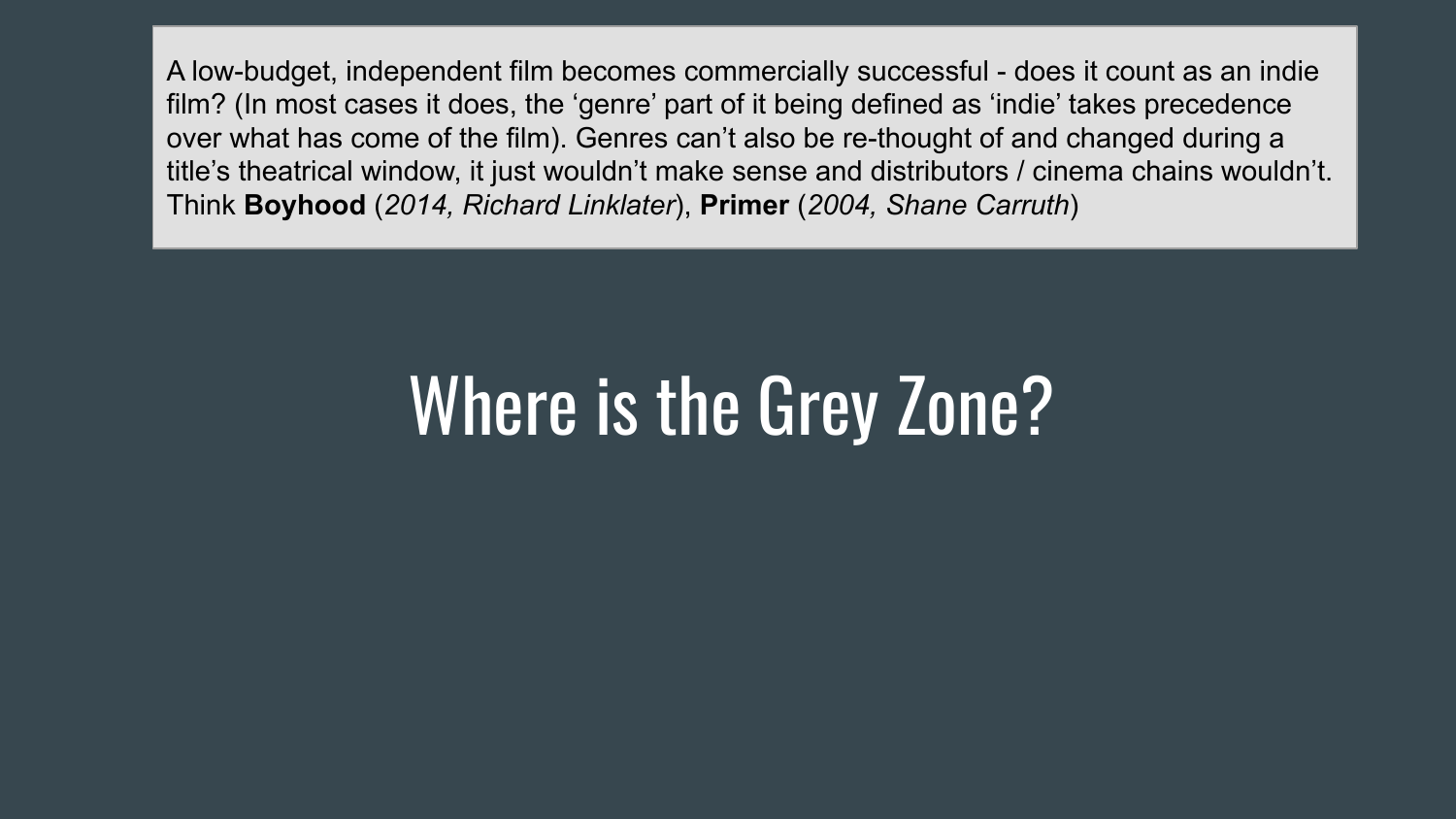# Where is the Grey Zone?

Conversely, a commercial film doesn't do well or seems to 'purposefully bomb' at the box office; becoming somewhat of a parody or shunned on the VOD market. Think of '**Man Down**' (2015, War/Thriller starring Shia LaBeouf and Gary Oldman) - commercial film through and through, distributed by Lionsgate but generating box office revenue in the tens of thousands in the UK and less than a quarter of a million worldwide during it's entire run on all media.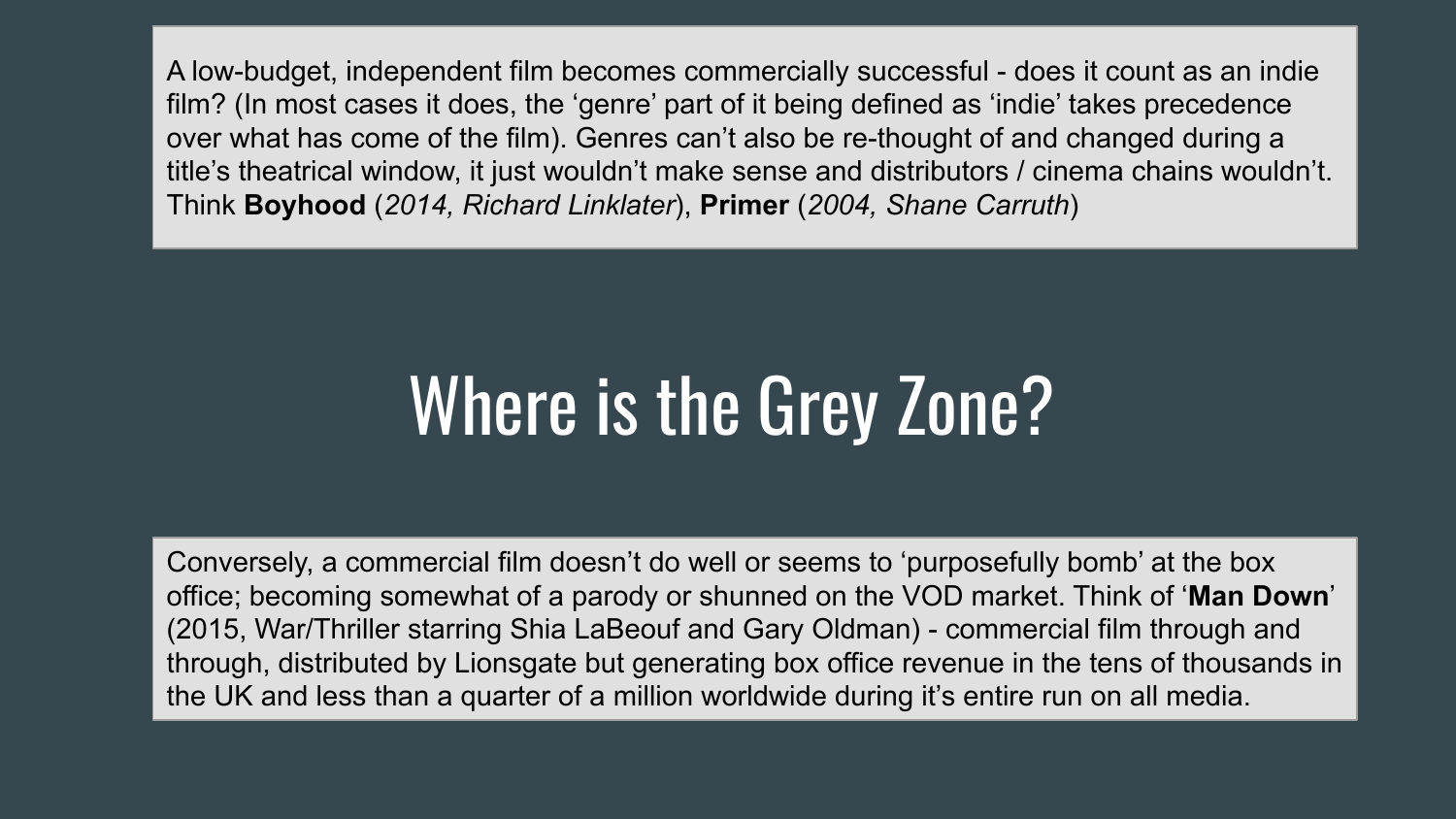Do we consider the values of the film or the institution that made it?

(Major Studio makes an 'Indie' Film, or Indie Production Comp makes Commercial Film?)

# Where is the Grey Zone?

Conversely, a commercial film doesn't do well or seems to 'purposefully bomb' at the box office; becoming somewhat of a parody or shunned on the VOD market. Think of '**Man Down**' (2015, War/Thriller starring Shia LaBeouf and Gary Oldman) - commercial film through and through, distributed by Lionsgate but generating box office revenue in the tens of thousands in the UK and less than a quarter of a million worldwide during it's entire run on all media.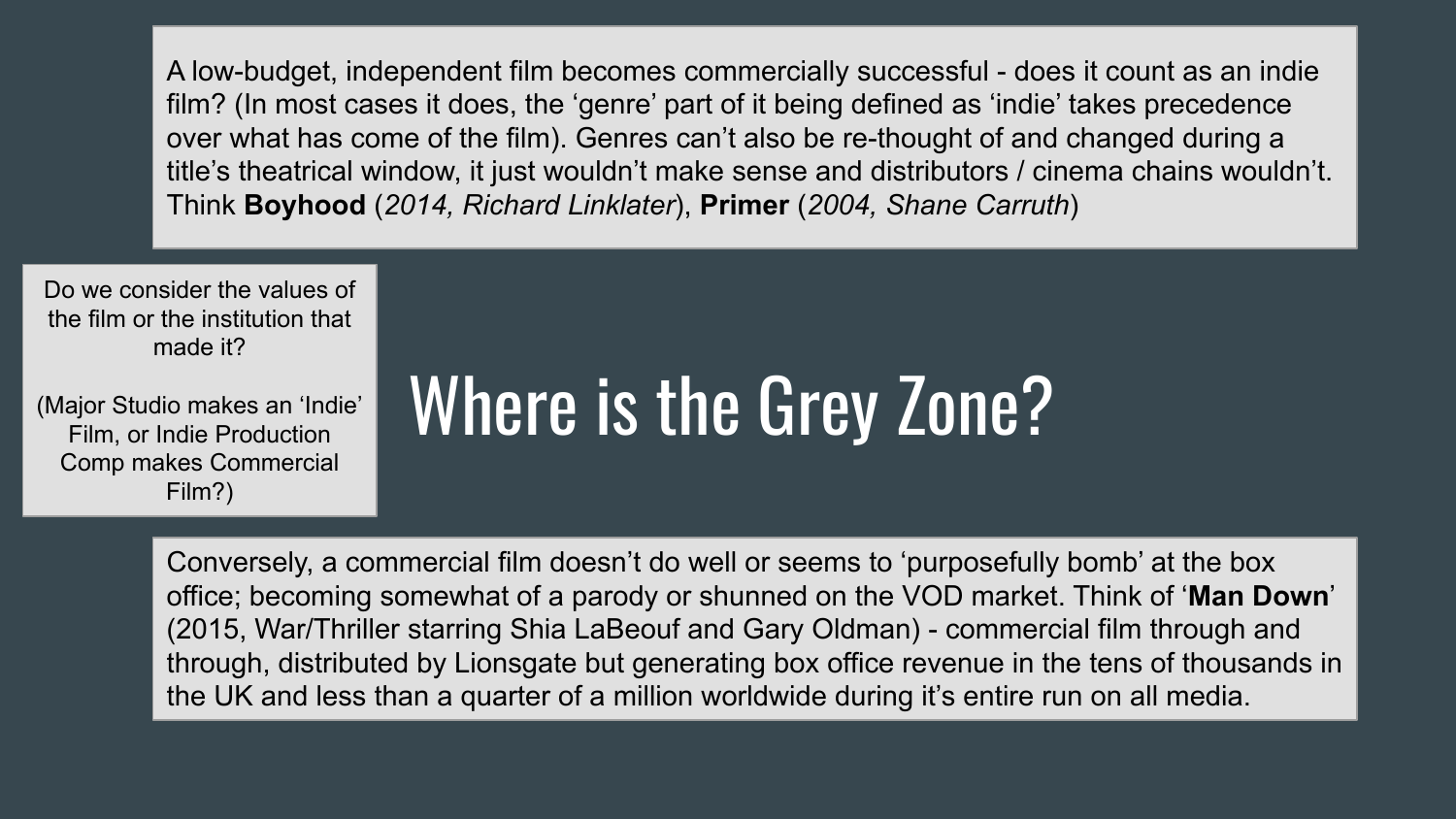Do we consider the values of the film or the institution that made it?

(Major Studio makes an 'Indie' Film, or Indie Production Comp makes Commercial Film?)

# Where is the Grey Zone?

Is the reaction wide-spread, do many people see the film, is it distributed wide/limited/selective (i.e repertory, specialist cinemas / contemporary screening venues).

Conversely, a commercial film doesn't do well or seems to 'purposefully bomb' at the box office; becoming somewhat of a parody or shunned on the VOD market. Think of '**Man Down**' (2015, War/Thriller starring Shia LaBeouf and Gary Oldman) - commercial film through and through, distributed by Lionsgate but generating box office revenue in the tens of thousands in the UK and less than a quarter of a million worldwide during it's entire run on all media.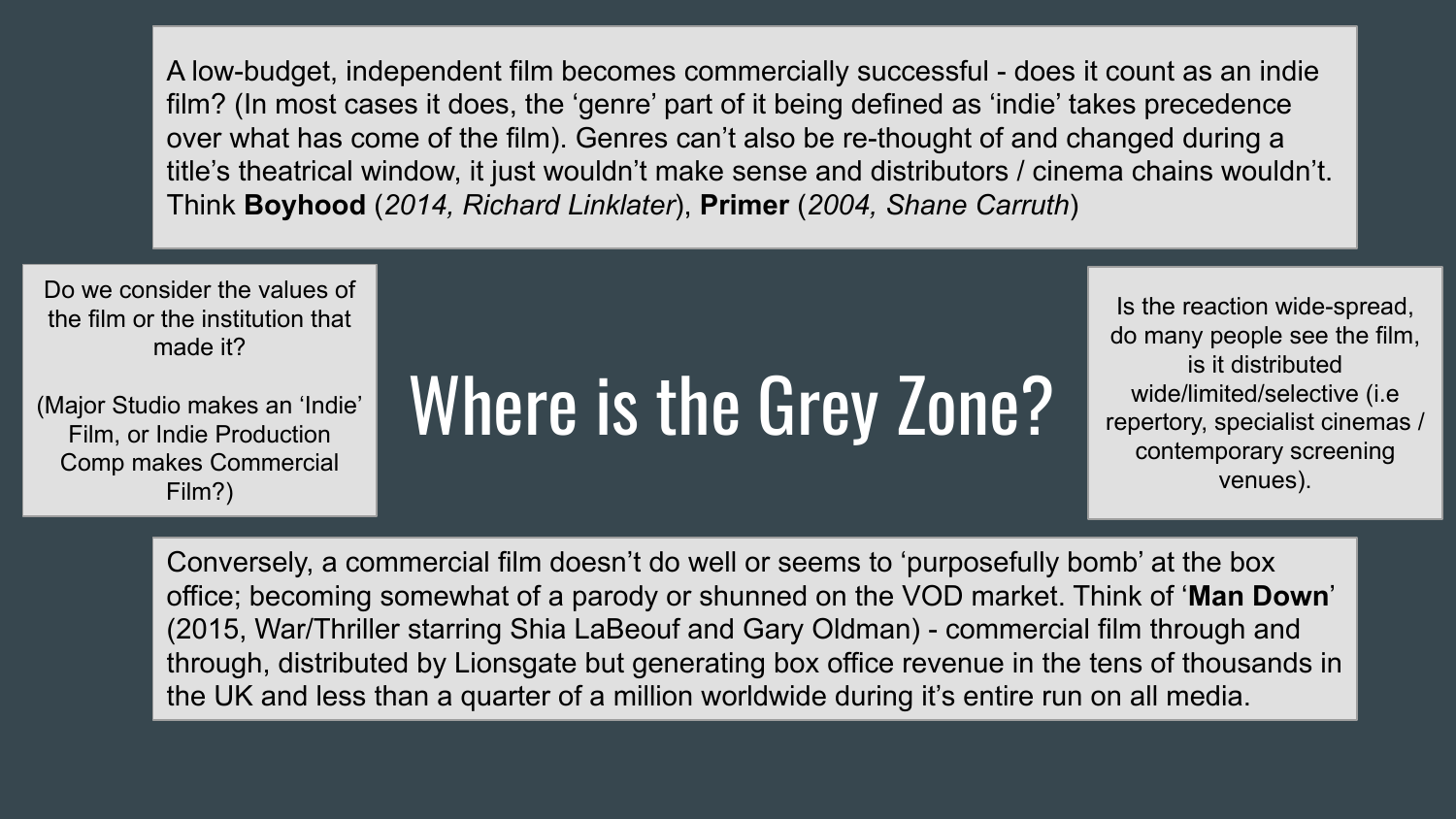#### Indie Film… A Brief History

- There are many arguable roots to the very beginning of 'Indie Film', it can be argued as far back as the invention of the cinematic form. The social and cultural seismic divide between commercial filmmaking and independent filmmaking which had the most notable impact (for the latter) was at the start of the 1970s during the New Hollywood Movement.
- Francis Ford Coppola, makes his directorial debut with *The Rain People* (1969), produced through his own company, American Zoetrope. George Lucas makes his debut with THX 1138 (1971)
- These filmmakers then move onto more commercial films, and thus escape the relevance of the discussion here.
- New Hollywood Generation ends abruptly, it's considered a revived incarnation of the studio system. Taxi Driver, a seemingly independent film, was a studio film - for instance.
- Outside Hollywood; new depictions of realistic sex and violence were realised, many peers of those in the New Hollywood Movement began to take different approaches i.e David Lynch..
- Alongside this movement, Bergman and Fellini are making films which begin to shape (European) Art House Cinema.
- 1985 Actor Robert Redford founded the Sundance Film Festival, spawns a whole new generation of filmmaking talent including Tarantino, Paul Thomas Anderson, Steven Soderberg etc etc...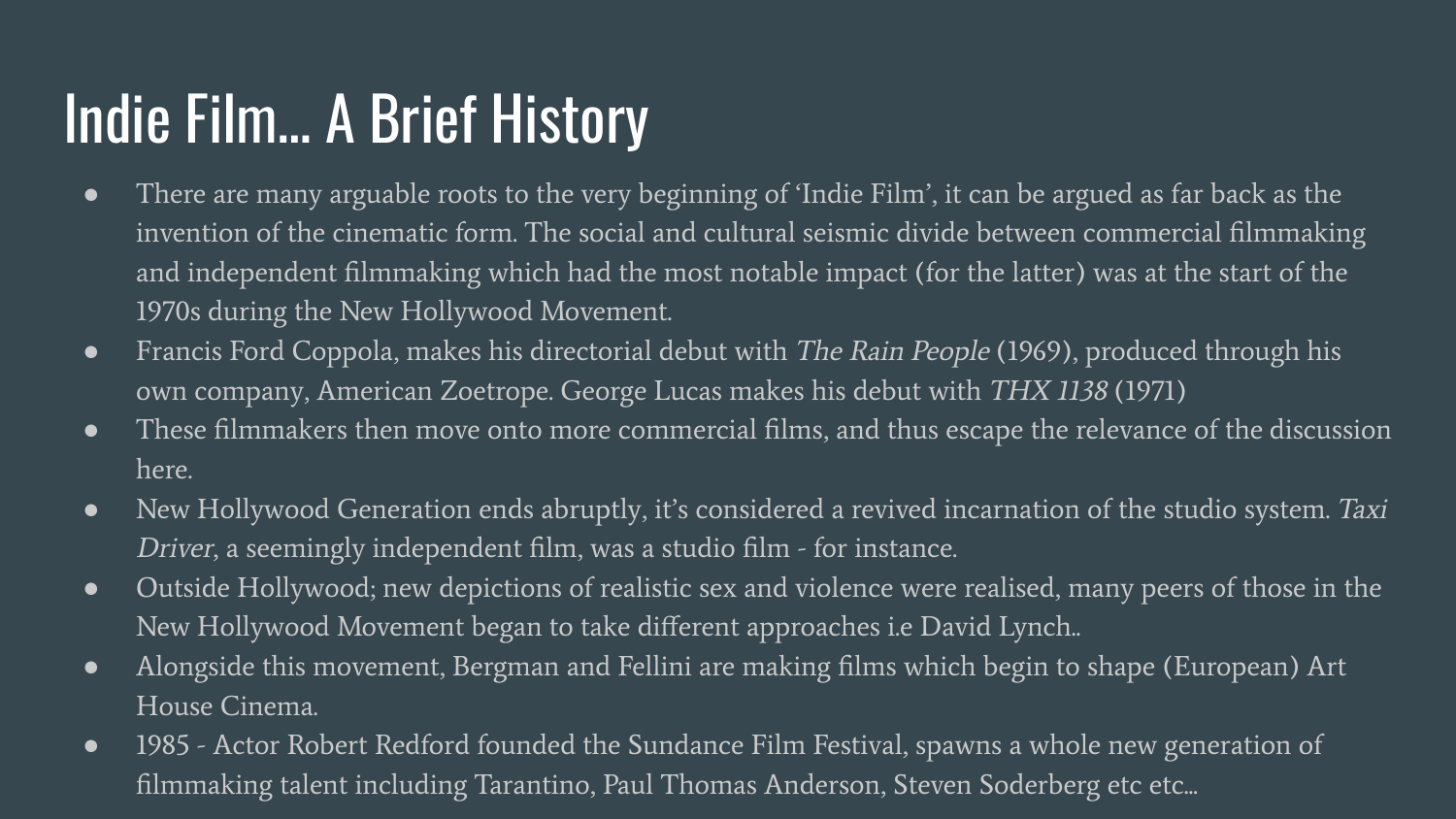### Indie Film… A Brief History

- 1990s saw the rise of successful independent films.
- Acquisitions of smaller studios by 'conglomerate Hollywood' (a plan to take over the independent film industry and at the same time start independent studios of their own - once again no true independence here).
	- Sony Pictures Classics
	- Fox Searchlight Pictures
	- Paramount Vantage
	- Focus Features
	- Warner Independent Pictures

By early 2000s, Hollywood was producing three different kinds of film

- 1. Big Budget Blockbusters
- 2. Art Films (speciality films, and niche market films included too produced by conglomerate-owned indies… something which still occurs today).
- 3. Genre and Speciality Films coming from true indie studios and producers (also films which ended up on the Midnight Movie / 'Cult Movie' Circuit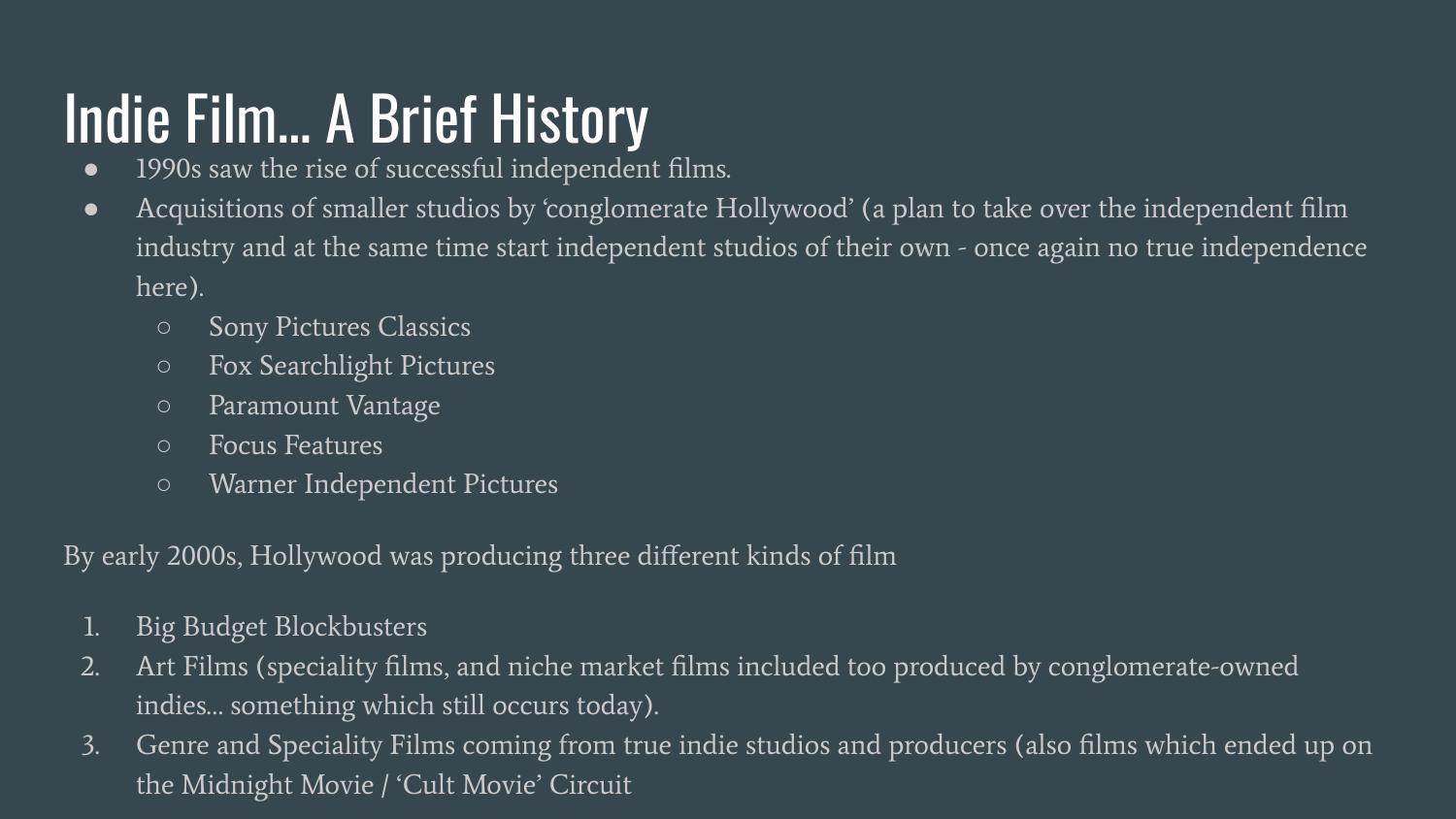#### How Independent Filmmaking works today?

Independent Filmmaking of today is characterised by a number of different factors. There are two main levels of Independent Filmmaking we'll charectarise here:

- Independent Films (which are still released by a minor studio, so it is therefore dependent), a lot of major/minor studios own production companies branded as 'independent' to distribute 'indie' films, whatever hybrid the genre finds it. - this is NOT independent. For the sake of the argument; we'll characterize this as a theoretical indie film.
- Crowdfunded Films (films which are, by definition, in the hands of the people, the public, thereby democratising the chain of production and distribution completely - and end-to-end solution to the traditional process). These are *truly* independent. The same can be said for Student Films and information videos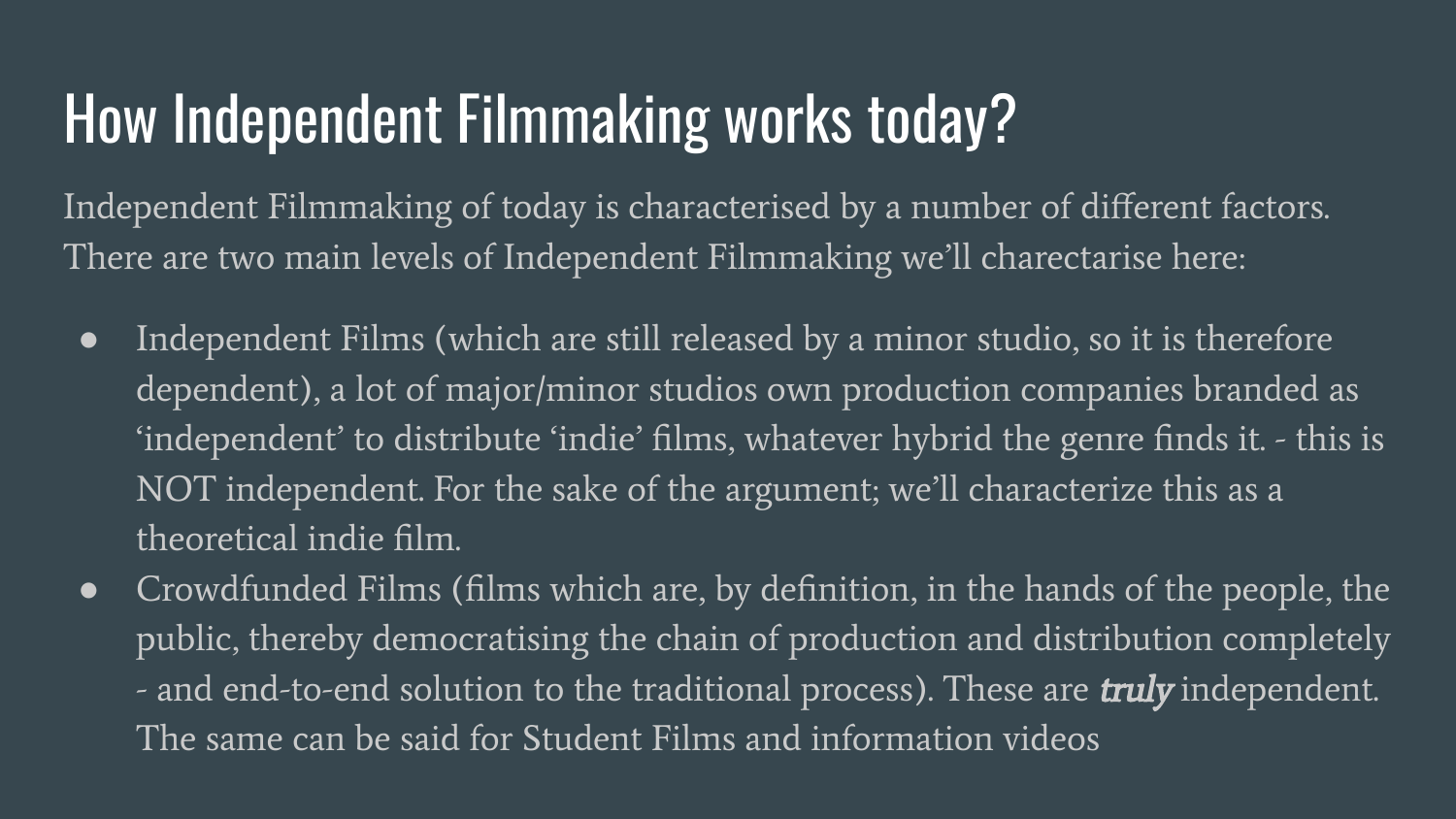### Examples of Indie Films



#### Made by a Studio

- Lost In Translation (2003),
	- Prod Company: American Zoetrope,
	- Distributed by Focus Features (part of Comcast = Universal)
- Reservoir Dogs (1992),
	- Prod Company: Live America Inc.
	- Distributed by Miramax Films
- The Blair Witch Project (1999)
	- Prod Company: Haxan Films
	- Distributed by Artisan Entertainment (at the time one of the largest mini-majors until it was acquired and absolved into LionsGate Ent.)
- Juno (2007)
	- Prod Company: Mandate Pictures
	- Distributed by Fox Searchlight Pictures (the 'indie' child of 21st Century Fox)

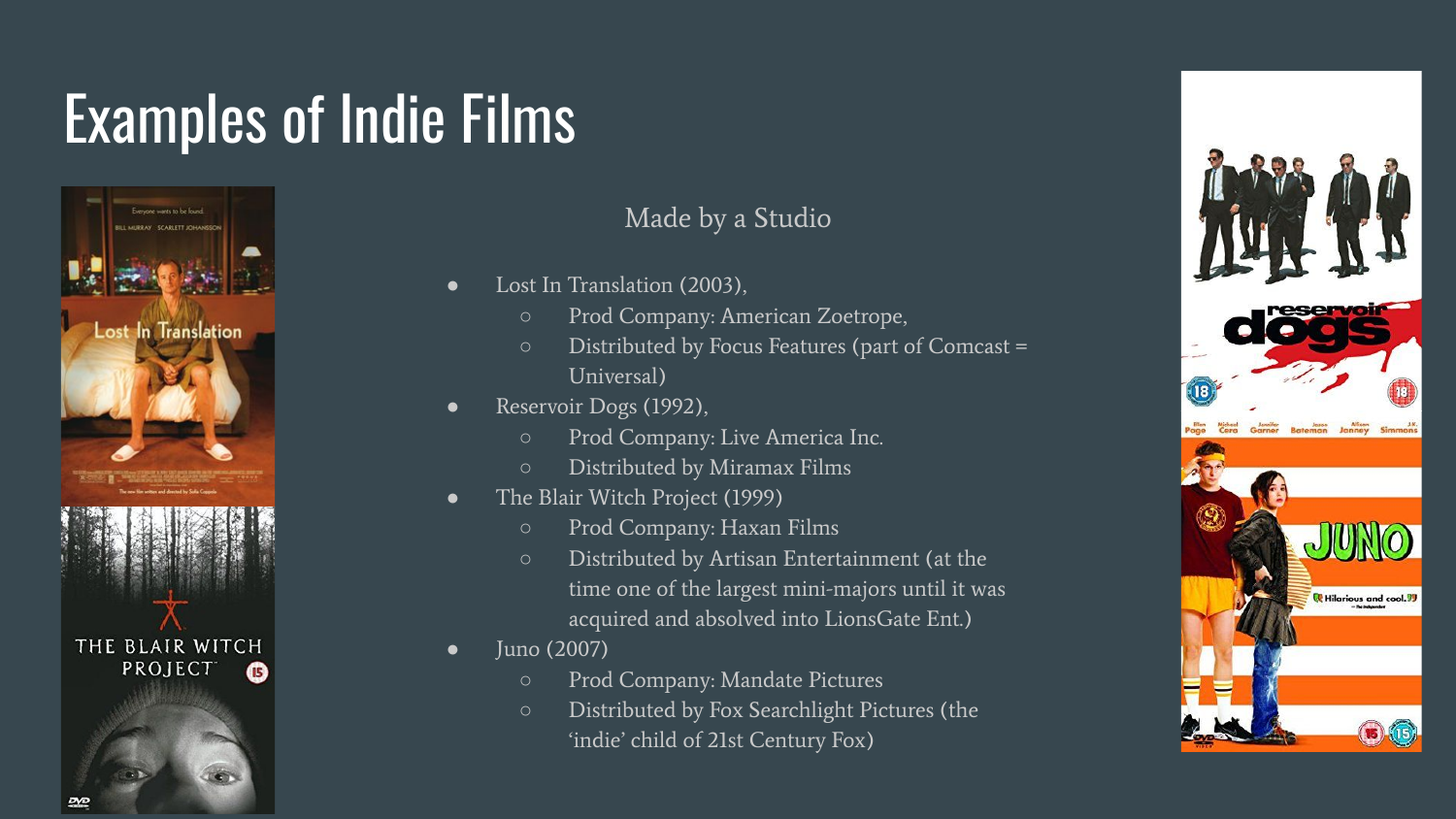

# "New, Hip Distributors Are Targeting Millennial Tastemakers with Bold Films"

#### Eric Kohn, Indiewire

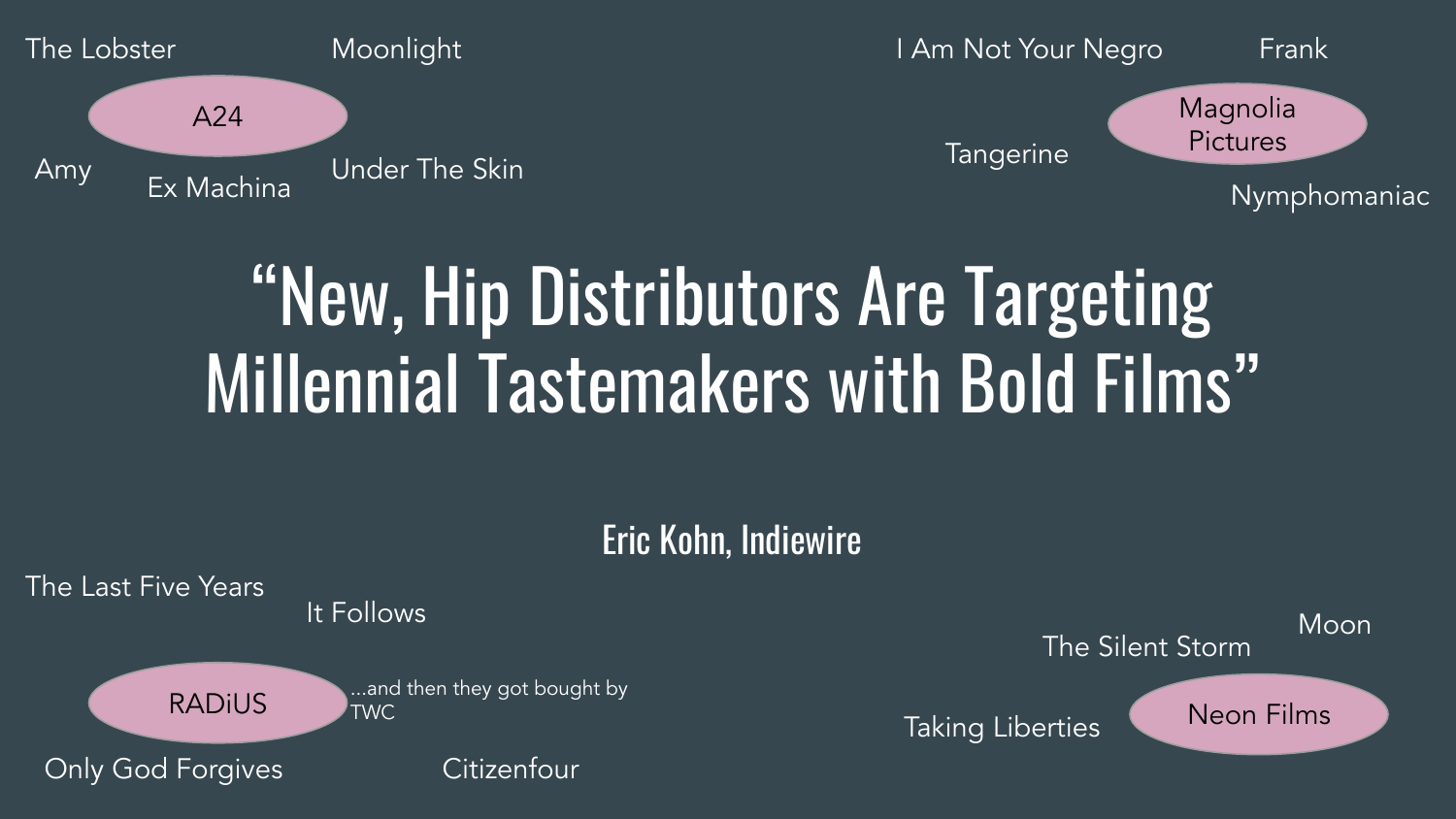### Quote

"Hollywood" as both fantasy and material reality dominated the world of American entertainment for virtually the entire twentieth century. But from very early in the history of the industry, there were challenges to the Hollywood hegemony, with various attempts to create alternative sites of movie-making outside of the big studios.

independent film is defined—to varying degrees and in varying ways—as the antithesis of a Hollywood studio film. The contrast can be seen in a variety of relatively objective indicators. Where studio films are very expensive, independent films are made on relatively low budgets; where studio films are in the business of "entertainment," independent films often set out to challenge their viewers with relatively difficult subject matter or techniques or both; where Hollywood films generally eschew taking sides on political issues, **independent** films are often explicitly political and critical;

it must be understood that there is a spectrum of what is seen as an independent film, with a more Hollywood-y end of the spectrum and a more radically avant-garde and experimental end.

From the point of view of the indie world, independent films are made from passion, from the filmmaker's intense personal commitment (*personal* is another keyword here) to tell a particular story in a particular way. **Passion is the** opposite of a commercial sensibility; the heat of passion is opposed to the coldness of cash. Passion is also the opposite of a mechanical filmmaking sensibility; a film emerges from the filmmaker's personal vision, as opposed to (in the worst case) the formulas and franchises and mechanically stamped out "cookie cutter" movies of Hollywood.

- **●** Research Article: Against Hollywood: American Independent Film as a Critical Cultural Movement
- Sherry B. ORTNER
- Lecturer: University of California, Los Angeles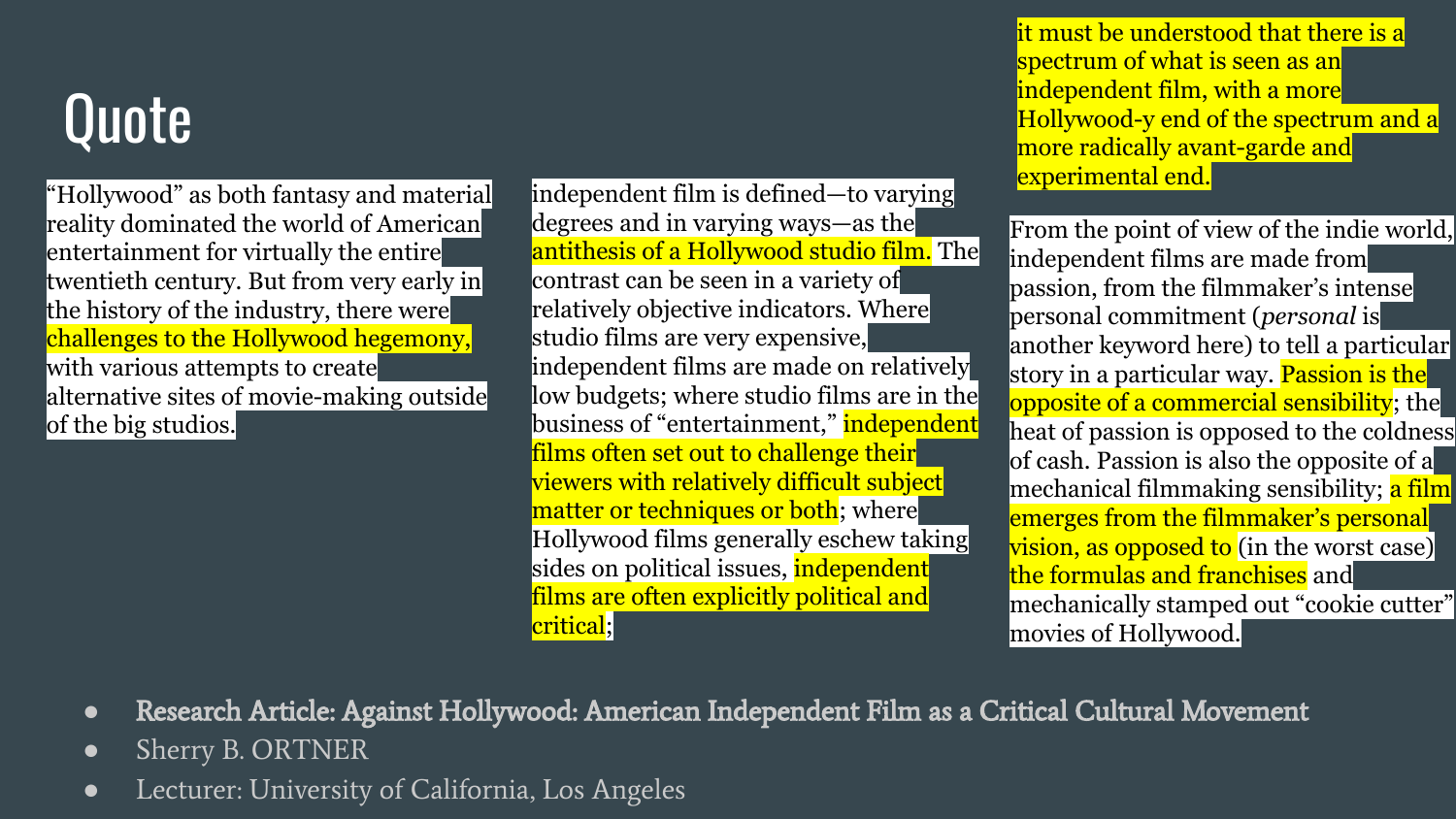Note: There's going to be some contention here (are the following really truly independent / represent the wholesome image of 'indie' film today?...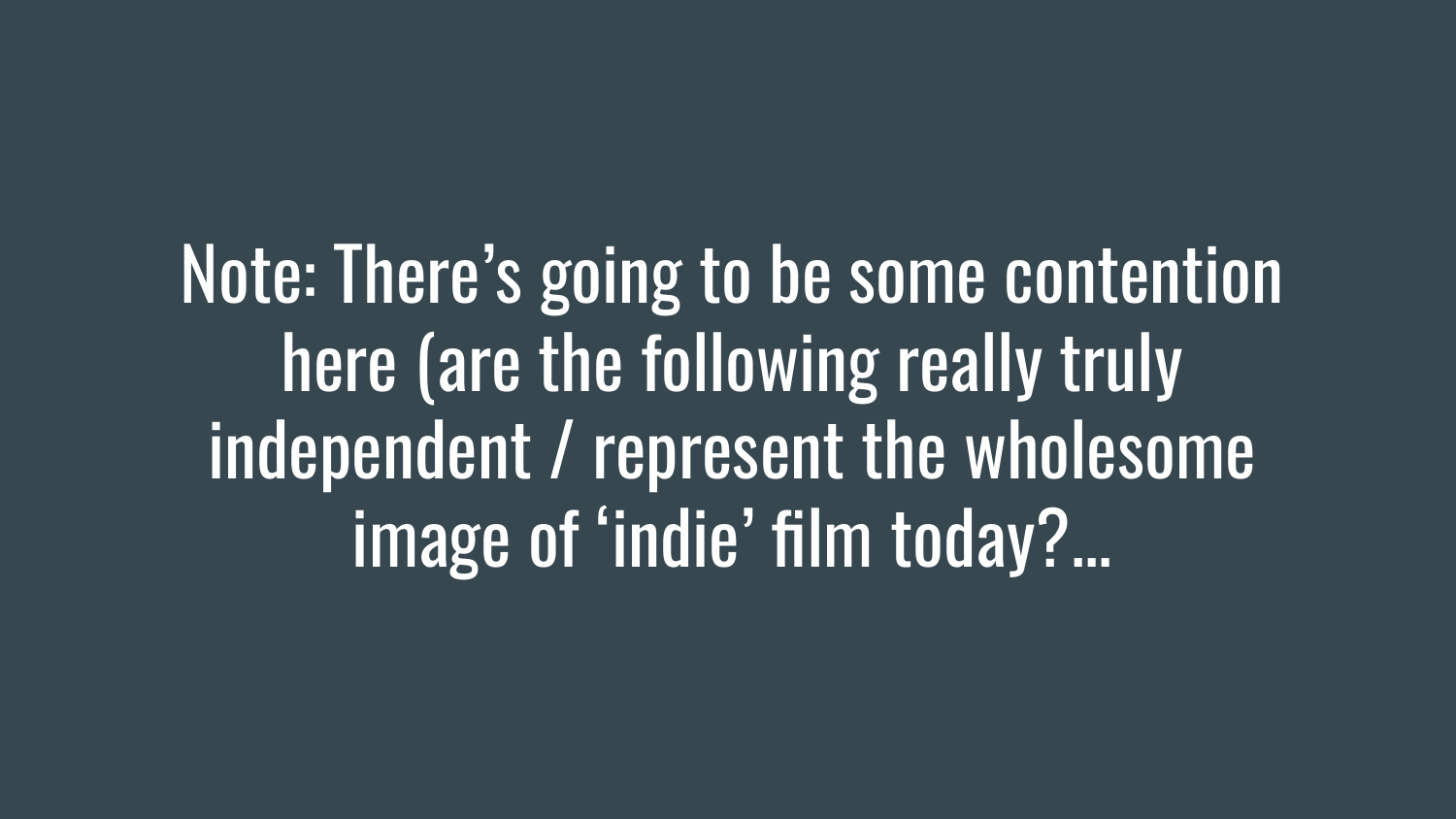#### The Independent Studios of The Modern Era (Today!)











dogwoof

 $\mathbf{L}$ 

wild bunch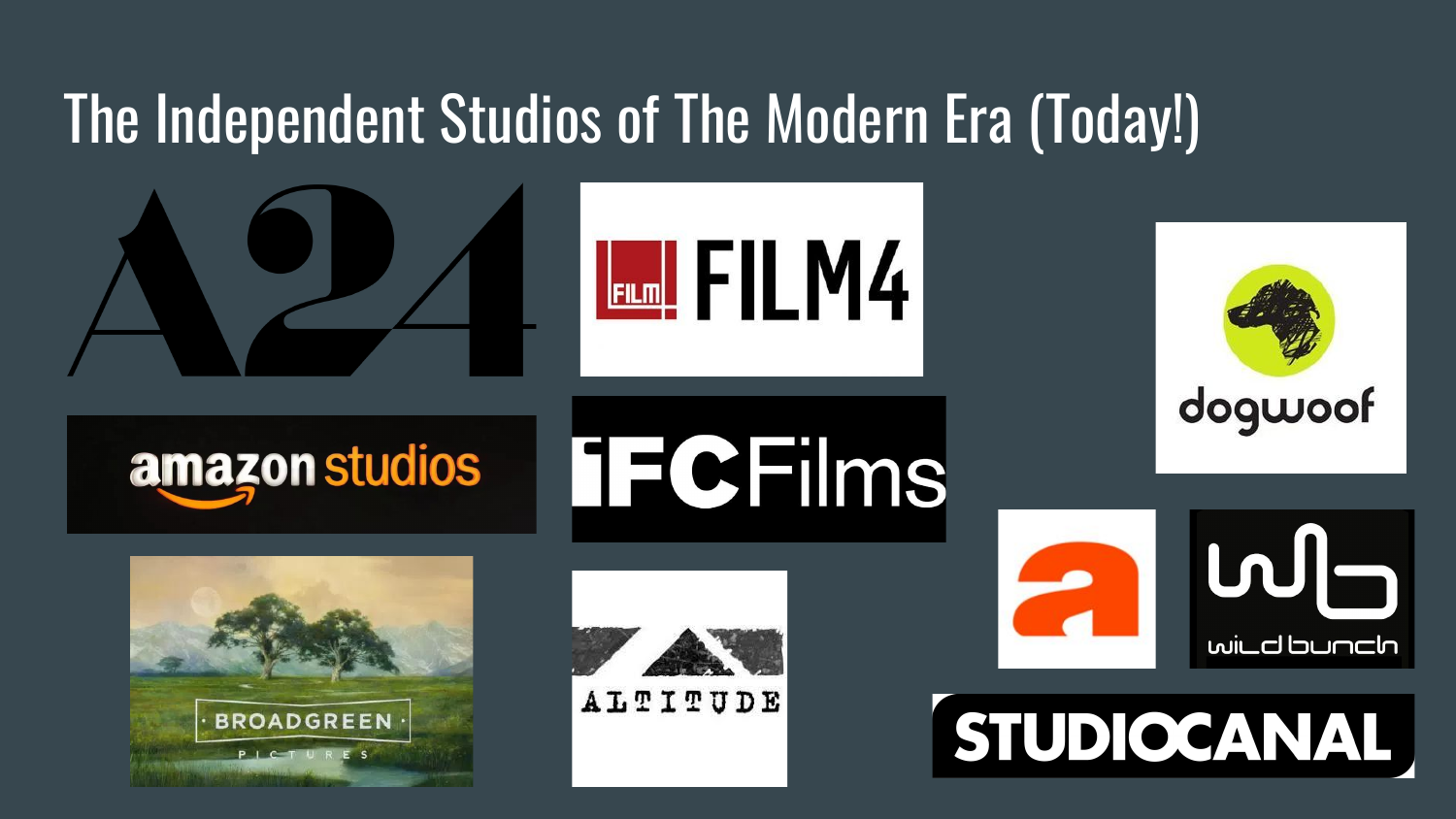#### The Illusory 'Independent' Distributor (when in fact it's a major studio behind it).



Owned by Comcast (Universal…) Brokeback Mountain, Hanna, Mr. Turner, Gosford Park, Nocturnal Animals, Eternal Sunshine of the Spotless Mind

#### OCUS A COMCAST COMPANY

Owned by 21st Century Fox… *Birdman, Little Miss Sunshine, The Tree of Life, The Grand Budapest Hotel, Brooklyn, Three Billboards Outside Ebbing Missouri*

ARAMO VANTAGE Owned by Paramount Pictures…

(defunct). The Gift (2001), The Virgin Suicides, No Country for Old Men (with Par. Classics), There Will Be Blood (with Par. Classics)

SONY PICTURES CLASSICS

Owned by Sony Corp… *Call Me By Your Name, Elle, The Diary of a Teenage Girl, Whiplash, Kill Your Darlings*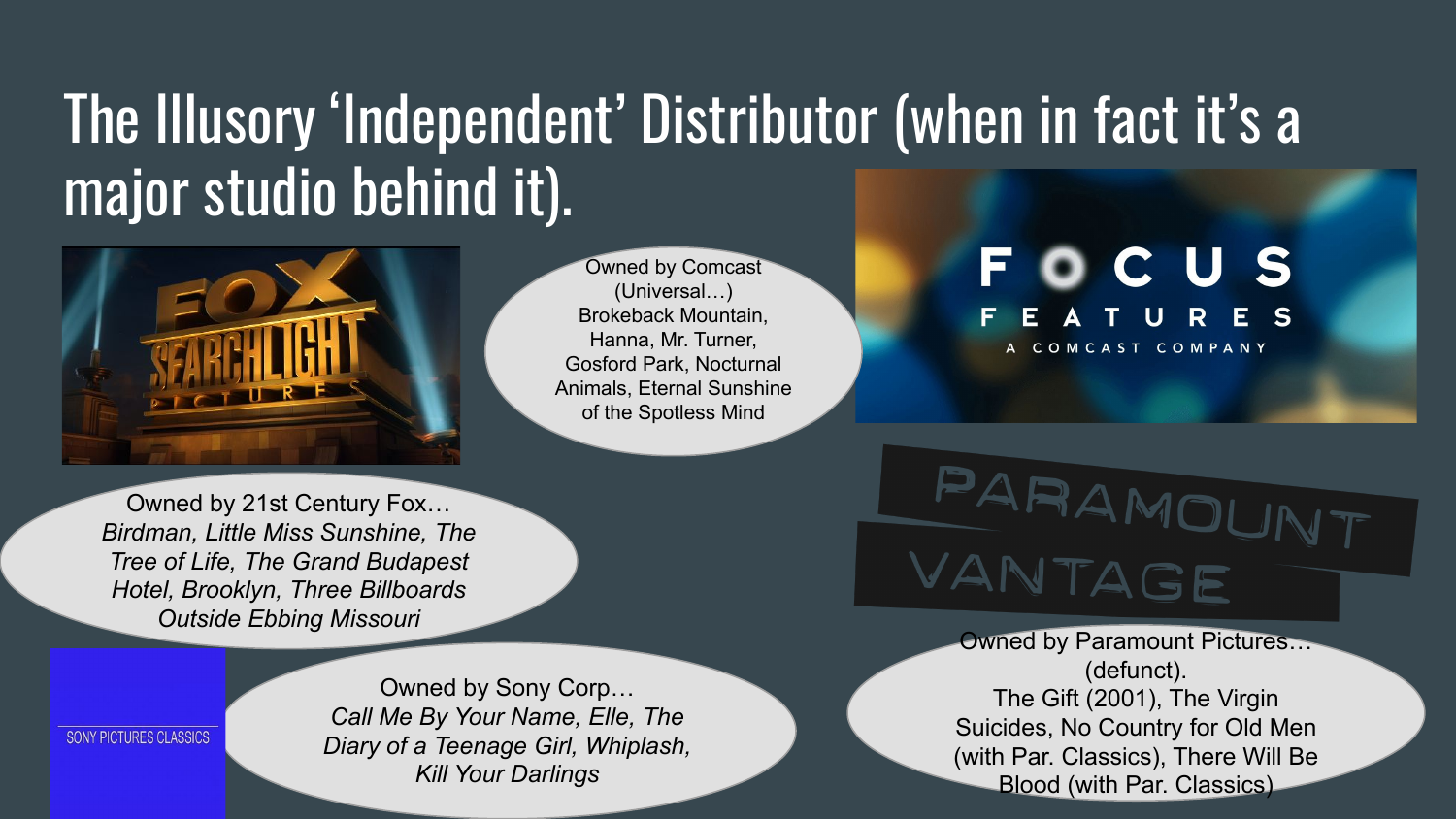#### **Crowdfunding**

Crowdfunding is a way of raising finance by asking a large number of people each for a small amount of money.

Until recently, financing a business, project or venture involved asking a few people for large sums of money. Crowdfunding switches this idea around, using the internet to talk to thousands – if not millions – of potential funders.

Typically, those seeking funds will set up a profile of their project on a website such as those run by our members. They can then use social media, alongside traditional networks of friends, family and work acquaintances, to raise money. There are three different types of crowdfunding:

|--|--|--|--|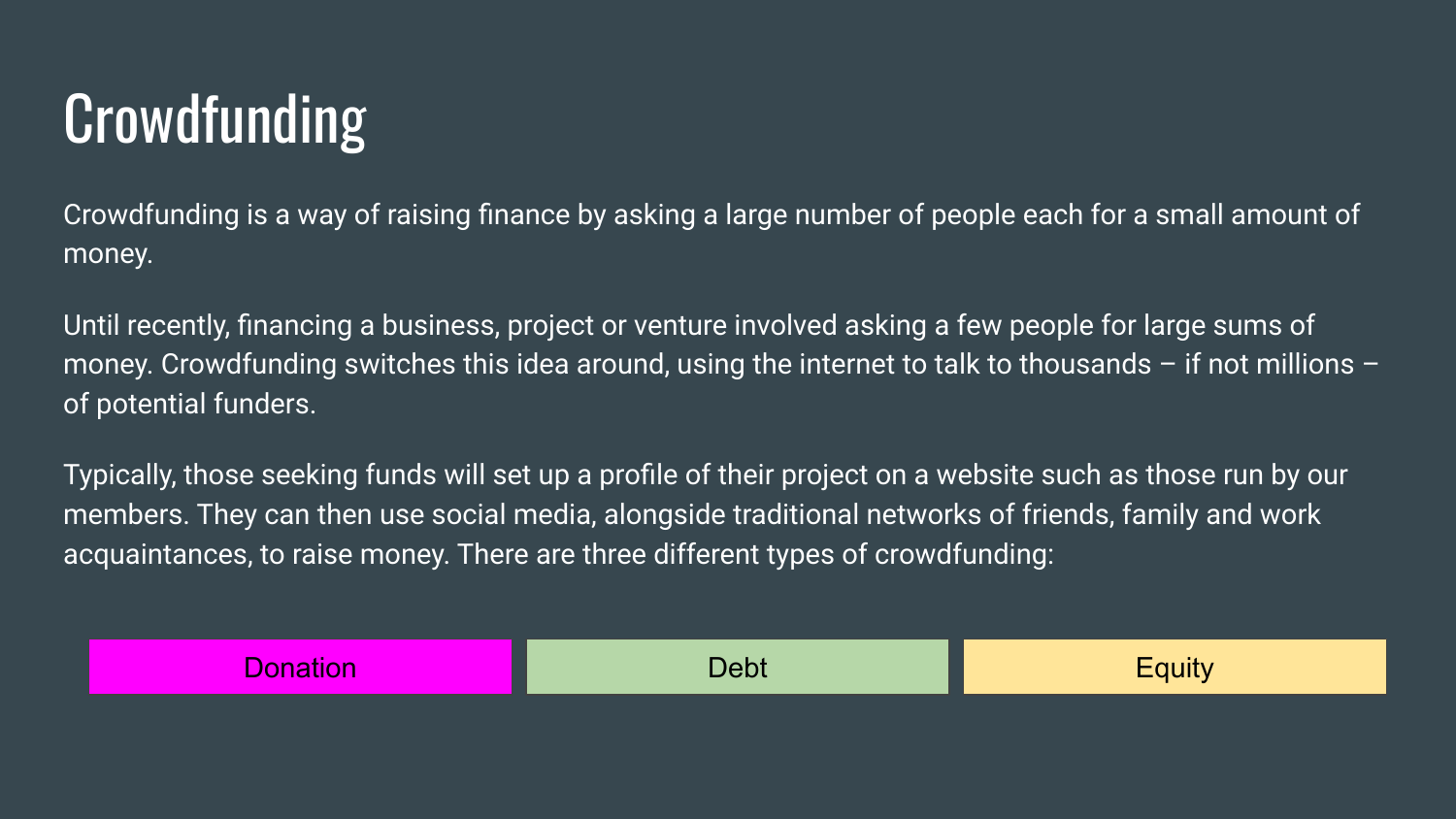#### Donation or "Reward" Crowdfunding

People invest simply because they believe in the cause. Rewards can be offered (often called reward crowdfunding), such as acknowledgements on an album cover, tickets to an event, regular news updates, free gifts and so on. Returns are considered intangible. Donors have a social or personal motivation for putting their money in and expect nothing back, except perhaps to feel good about helping the project.

#### Debt Crowdfunding

Investors receive their money back with interest. Also called peer-to-peer (p2p) lending, it allows for the lending of money while bypassing traditional banks. Returns are financial, but investors also have the benefit of having contributed to the success of an idea they believe in. In the case of microfinance, where very small sums of money are lent to the very poor, most often in developing countries, no interest is paid on the loan and the lender is rewarded by doing social good.

## Equity Crowdfunding

People invest in an opportunity in exchange for equity. Money is exchanged for a shares, or a small stake in the business, project or venture. As with other types of shares, apart from community shares, if it is successful the value goes up. If not, the value goes down.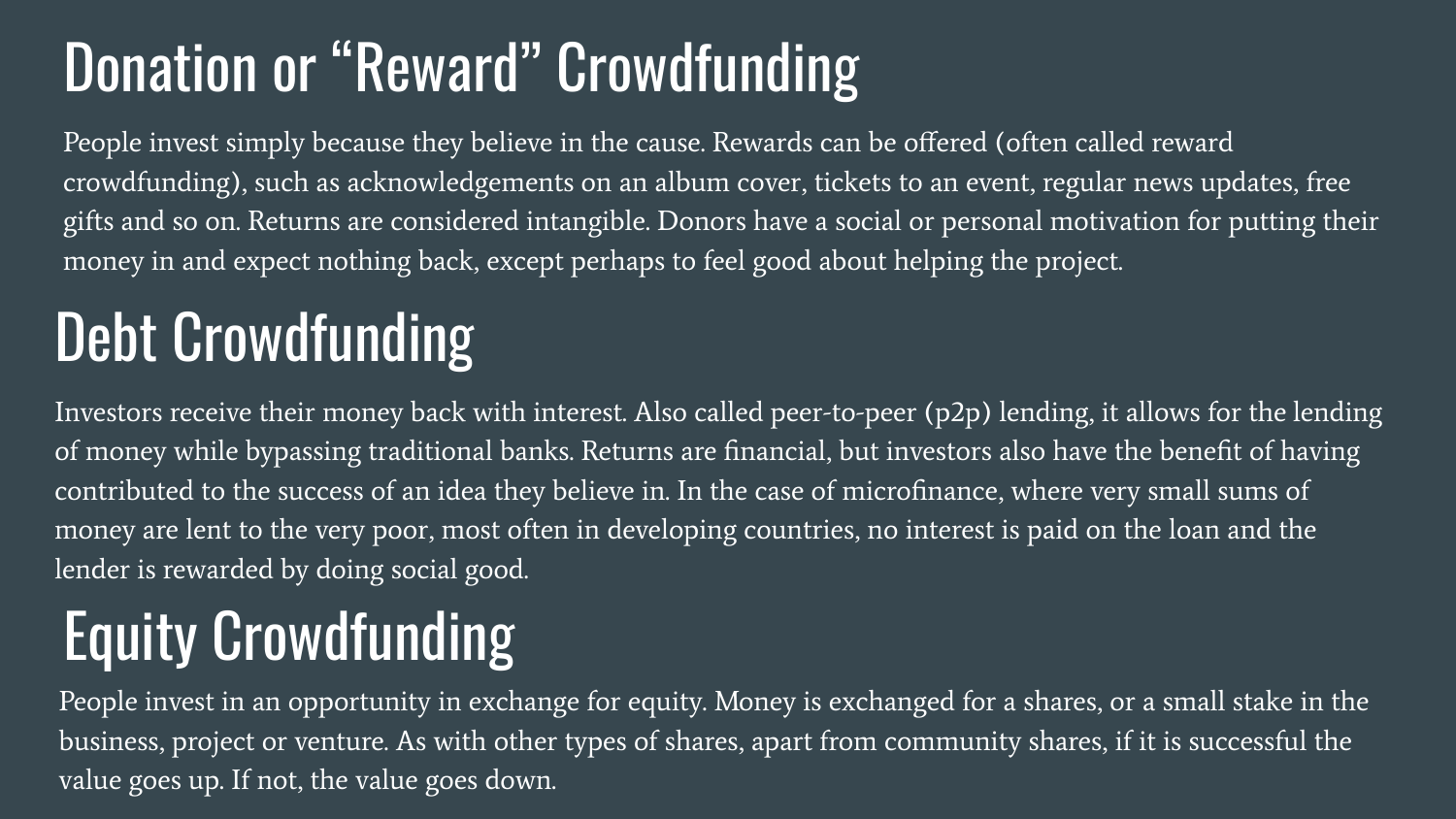# Forget Indiegogo & Kickstarter…

# New Crowdfunding Methods… LiveTree Adept.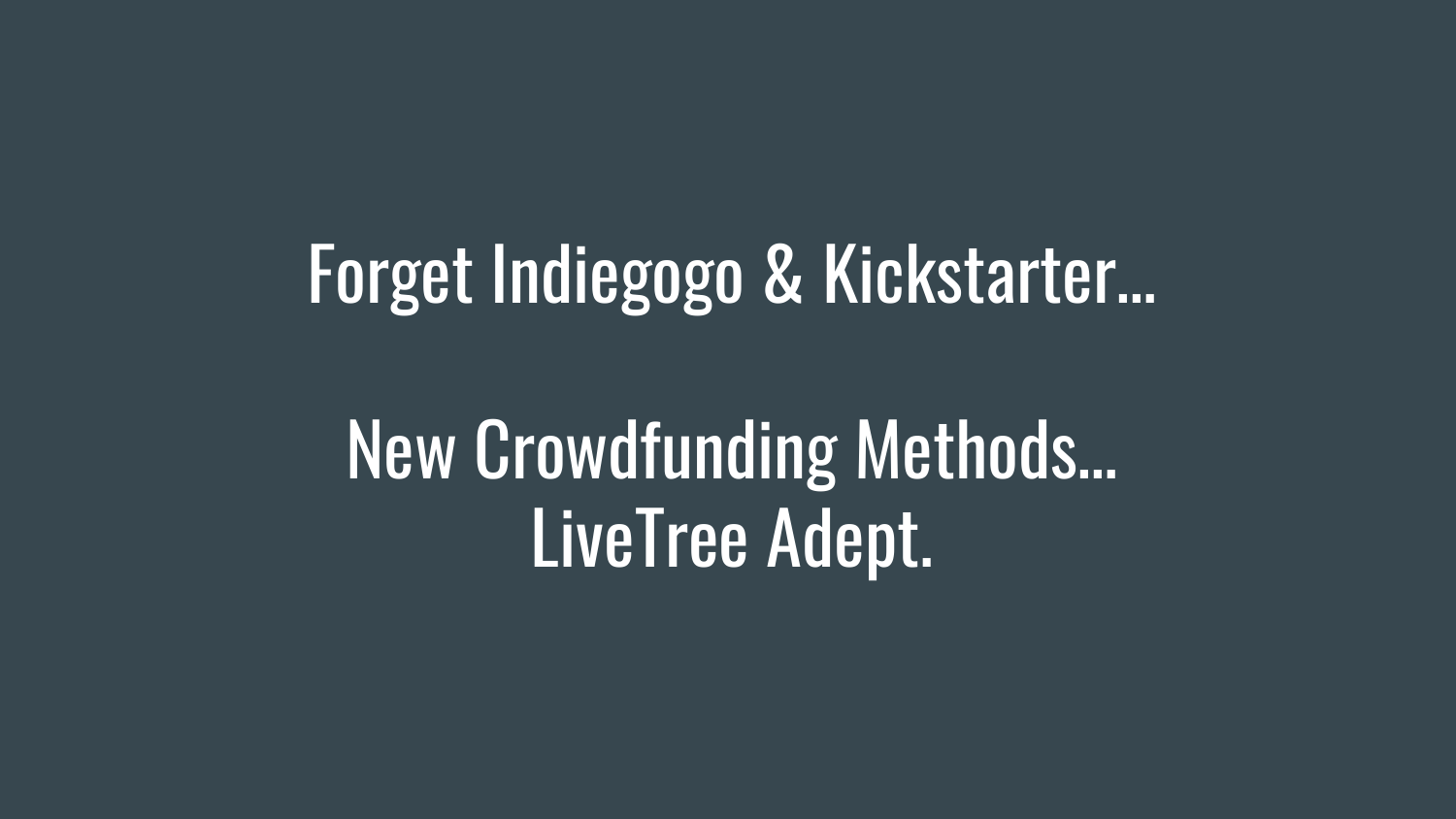#### **LiveTree**

- Came into the Public Eye in 2017.
- Revolutionary New Vision for the Film and TV Industry that uses blockchain technology to give power back to creators and viewers.
- Recent, strongly considered agitator of the Film & TV Industry; supported by the BFI the first publicly recognised body in the UK to represent Film in this way. Followed by Film London and The Screen Arts Institute.
- Its purpose is to reach audience via a game-changing, decentralised distribution model that changes how content is shared and consumed.

#### Main Idea:

- Enables end-to-end creation, funding and distribution.
- Breaks down these traditional methods.
- LiveTree has their *own* distribution platform to play films Blossom
- System can be used to find Cast/Crew, every referral (or 'share') of the
- Project enables each contributor to also earn a portion of the 'seed'
- Seed is a new example of cryptocurrency...

#### LIVETREE ADEPT<sup>\*</sup> Own the future of entertainment



Advanced Decentralized Entertainment Platform for Transparent distribution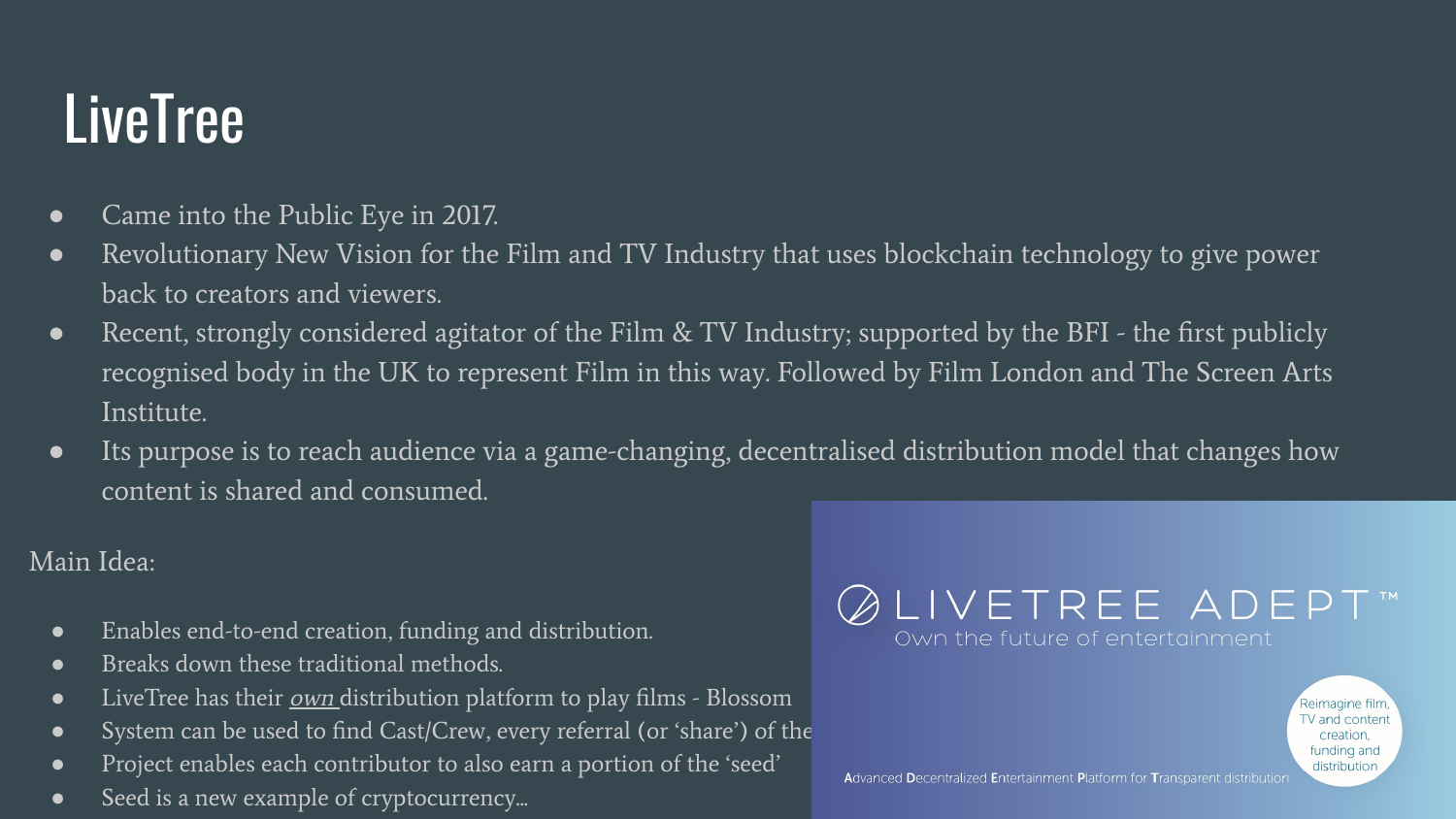

access